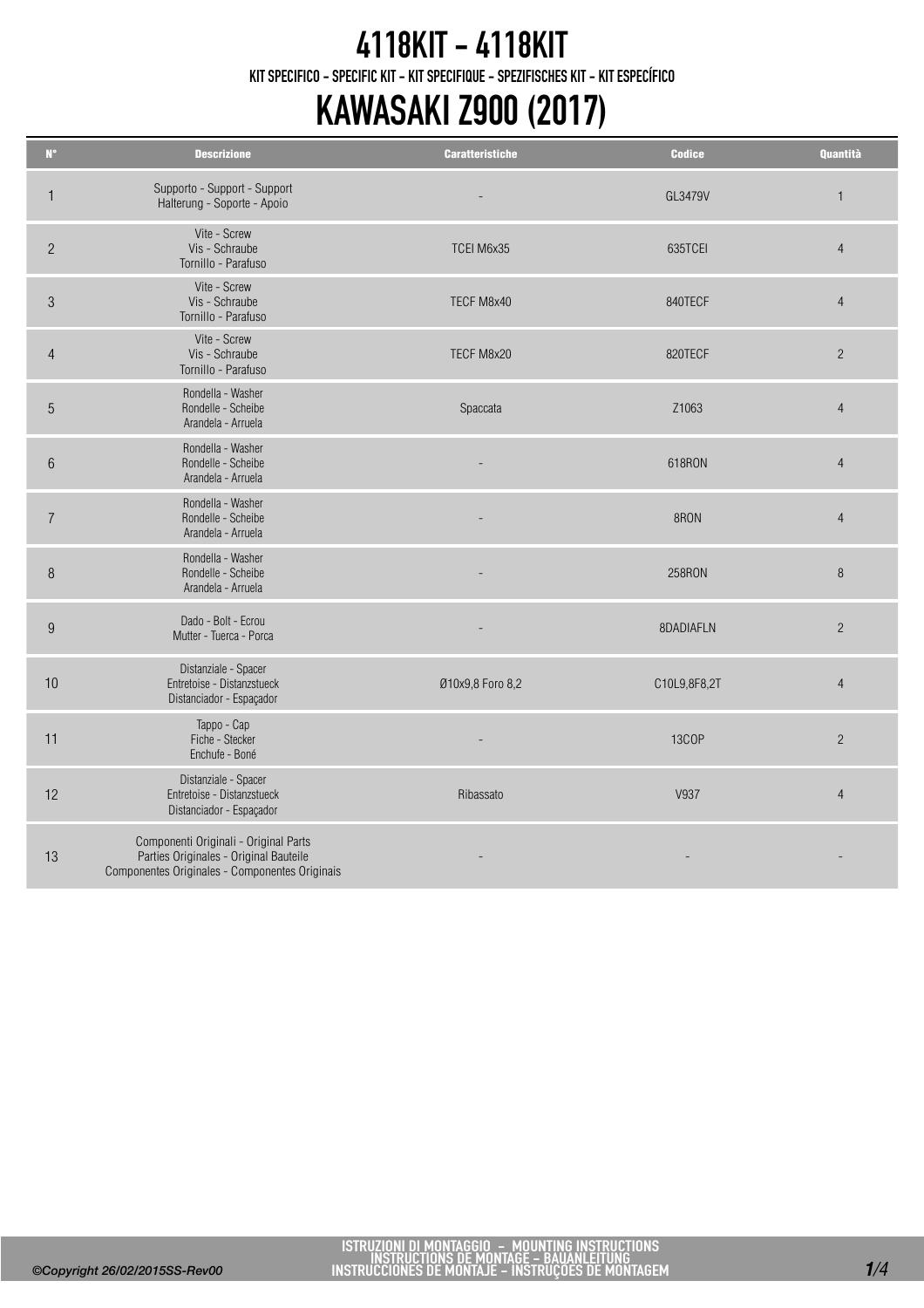#### 4118KIT - 4118KIT KIT SPECIFICO - SPECIFIC KIT - KIT SPECIFIQUE - SPEZIFISCHES KIT - KIT ESPECÍFICO



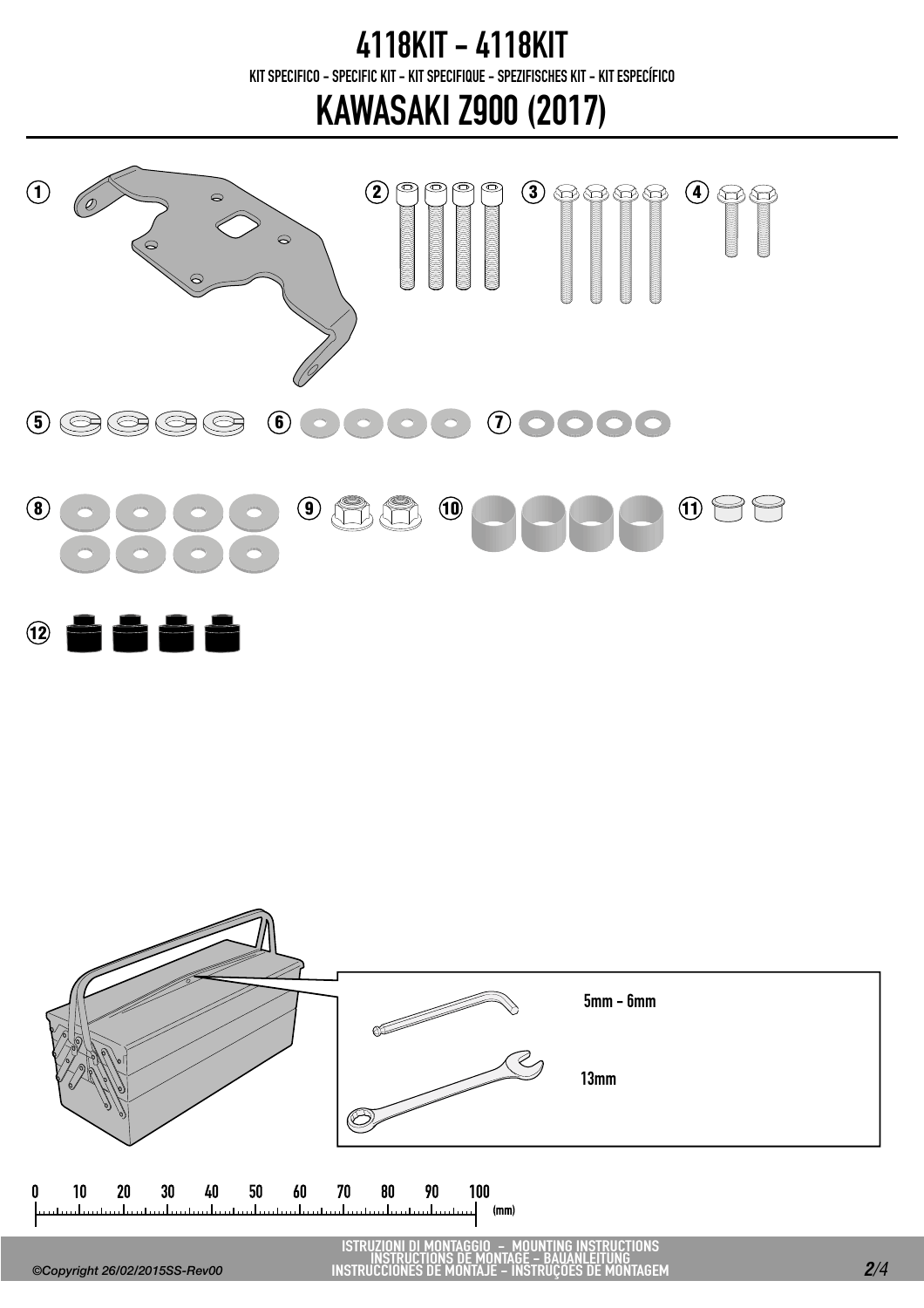### 4118KIT - 4118KIT

KIT SPECIFICO - SPECIFIC KIT - KIT SPECIFIQUE - SPEZIFISCHES KIT - KIT ESPECÍFICO